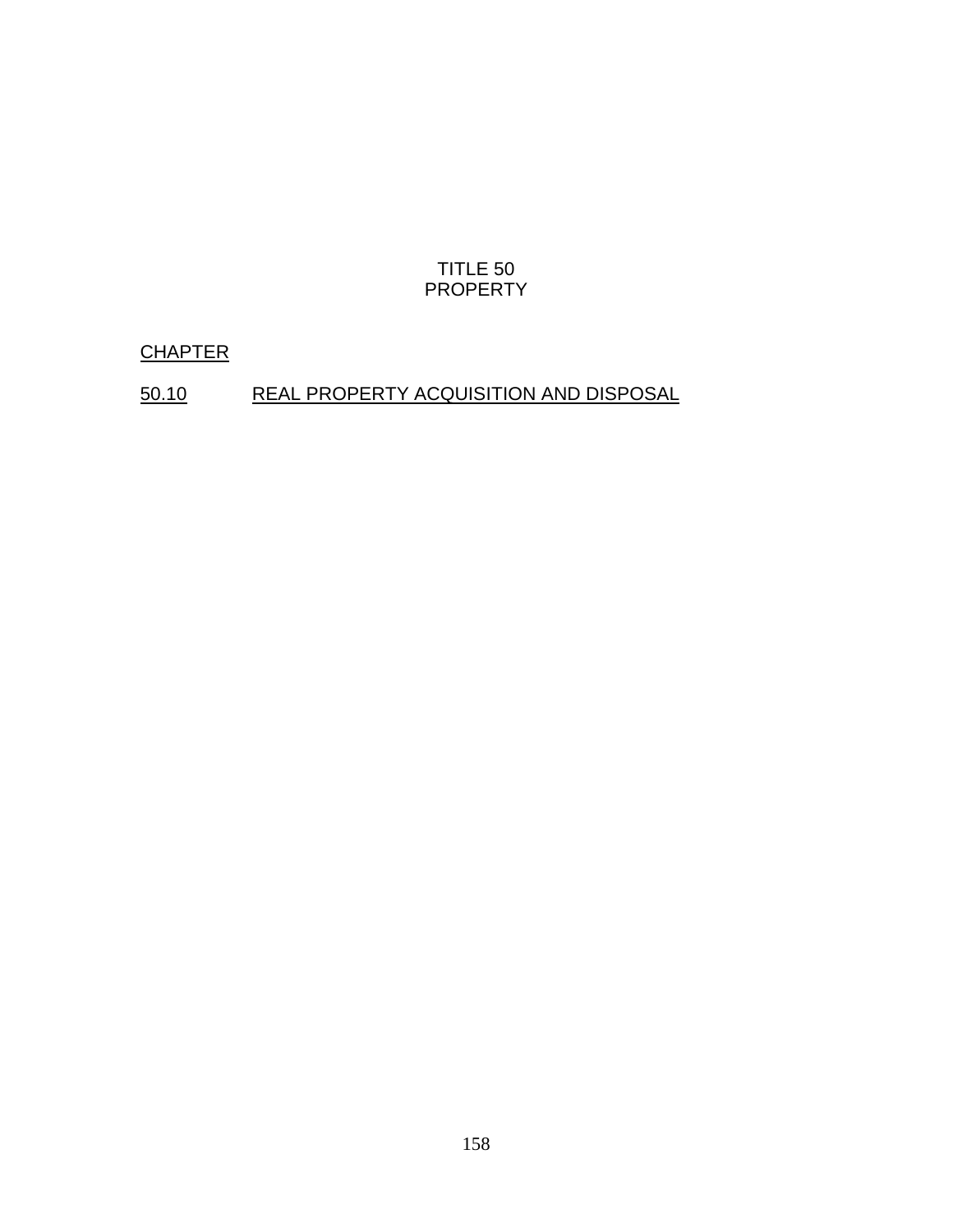#### TITLE 50 PROPERTY Chapter 50.10 -- Real Property Acquisition and Disposal

#### **Sections:**

| 50.10.010 | Rights, Powers and Duty of Borough.        |
|-----------|--------------------------------------------|
| 50.10.020 | Acquisition of Real Property.              |
| 50.10.030 | Temporary Use of Borough Lands.            |
| 50.10.040 | Casual Use of Borough Lands.               |
| 50.10.050 | Disposal of Real Property.                 |
| 50.10.060 | Methods of Disposal.                       |
| 50.10.070 | Price For Disposal.                        |
| 50.10.080 | Conveyances to Natives Tribes or Councils. |
| 50.10.090 | Form, Fees, and Standard Terms.            |
| 50.10.100 | Definitions.                               |
|           |                                            |

## **50.10.010 Rights Powers and Duty of Borough.**

- (a) The borough shall have and may exercise all rights and powers to acquire, own, hold, dispose of manage real property, both inside and outside the borough.
- (b) The borough holds all real property in trust for the benefit of the public and shall hold, manage and dispose of such property in a manner consistent with that trust; it must insure that the public receives fair and reasonable compensation or benefit from borough actions in the disposal of real property.

(Ord. 89-5, Sec. 50.10.010)

### **50.10.020 Acquisition of Real Property**

- (a) Except as may be prohibited by law, the borough may acquire, own, and hold real property inside or outside the borough boundaries by purchase, lease, exchange, transfer, dedication, gift, condemnation or declaration of taking under the Borough's power of eminent domain, tax or special assessment foreclosure, or any other legal method.
- (b) Unless otherwise directed by the assembly, the mayor, without further assembly approval, may acquire real property by a negotiated purchase when:
	- (1) The real property has been identified by the assembly for acquisition, or is required for a project approved by the assembly,
	- (2) funds have been appropriated for the acquisition, and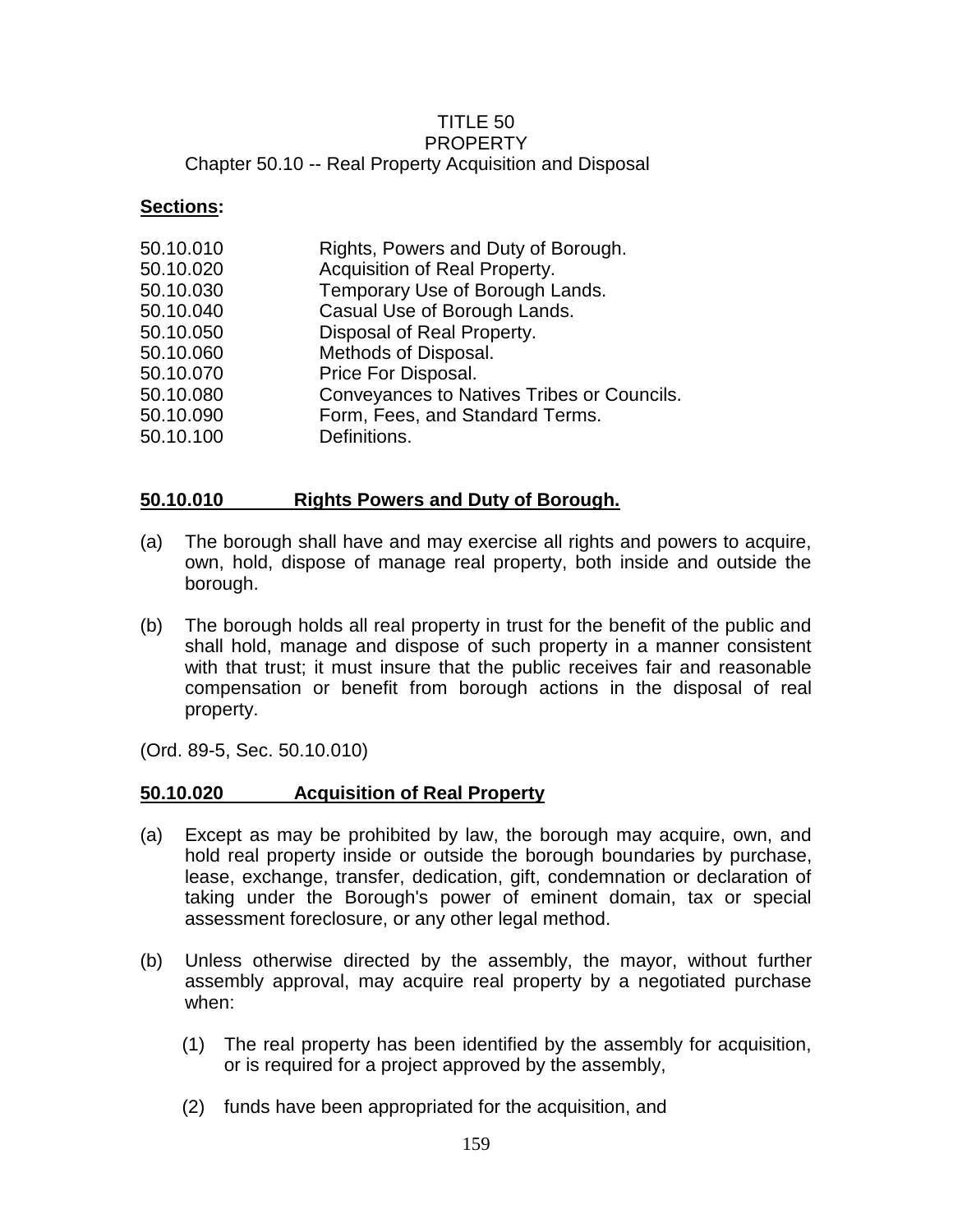- (3) the real property is acquired for a price not exceeding either fair market value or the amount appropriated or budgeted for the real property.
- (c) Unless otherwise directed by the assembly, the mayor may after failure of negotiations for real property under the conditions set out in subsection (b), initiate acquisition by condemnation or declaration of taking.
- (d) The selection of real property to be acquired pursuant to an entitlement under AS 29.65, or under Section 14(c) (3) of the Alaska Native Claims Settlement Act (P.L. 92-203), as amended, or under any other limited entitlement must be approved by the Assembly by resolution as set out in subsection (g). Any conveyance or agreement purporting to be in complete satisfaction of any entitlement is ineffective until approved by the assembly by ordinance.
- (e) Except as provided in subsections (b) and (c) acquisition of real property for a valuable consideration, including an exchange, must be authorized by the assembly by ordinance.
- (f) All acquisitions by gift, donation, bequest, or dedication other than a dedication through a subdivision plat approved by the borough platting authority, or any other method not involving the giving of valuable consideration and not covered by subsection (d) shall be in accordance with the terms and conditions approved by the assembly by resolution or motion.
- (g) Before acquiring real property for a valuable consideration, the mayor shall obtain a title report on, and shall determine the fair market value of, the real property; provided, the mayor with approval of the assembly may waive the requirement for a title report upon a determination that the risk involved or the interest to be acquired does not warrant a title report. The determination of fair market value may be by means of a fee appraisal or such reasonable estimates as the mayor with the approval of the assembly finds to be reliable or appropriate under the circumstances.
- (h) All real property shall be held in the name of the "Aleutians East Borough."

(Ord. 89-5, Sec. 50.10.020)

### **50.10.030 Temporary Use of Borough Lands.**

(a) The mayor with the approval of the Assembly may issue special land use permits for the exclusive or non-exclusive, temporary, non-consumptive use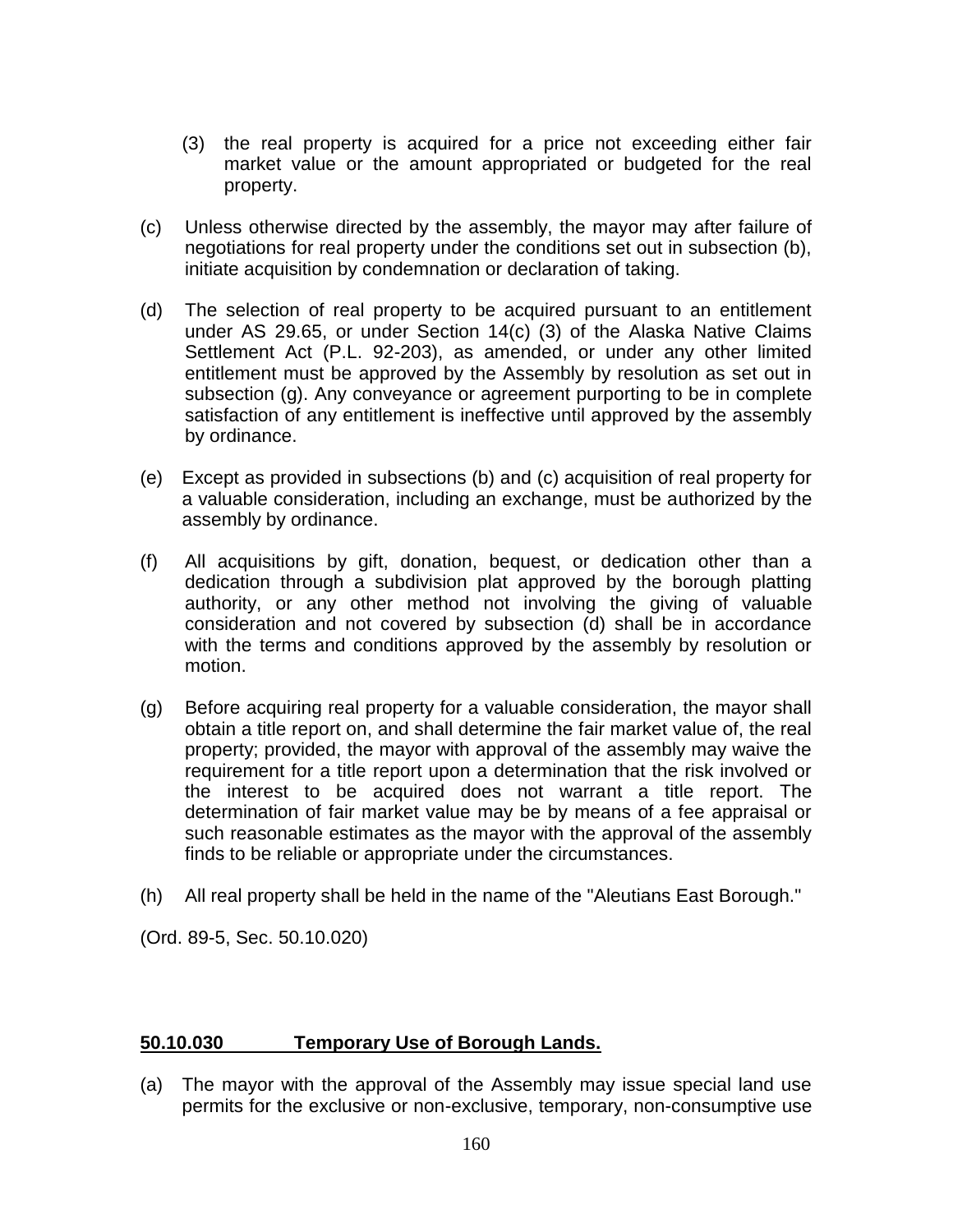of borough lands. A special land use permit does not convey an interest in the land and may be revoked upon 30 days' notice unless a shorter period is provided for in the permit or may be revoked without prior notice for breach of a condition of the permit. Unless otherwise agreed to in writing, the land must be

restored to its original condition upon expiration or revocation of the permit. Easements may not be granted under a special land use permit.

- (b) Upon receipt of an application for a temporary land use permit under this section, the mayor shall post notice of the application, including the date upon which the assembly will hear persons or receive comments on the proposed application. The date of the hearing must be at least two weeks after the first day upon which the notice is posted. After the hearing, the assembly may, by motion, authorize the issuance of the permit and may impose such restrictions as it deems appropriate.
- (c) A special land use permit and all extensions and renewals thereof may not exceed one year except upon assembly approval. Special land use permits are not transferable.
- (d) Fees charged for a special land use permit shall be in accordance with a fee schedule established by the assembly.

(Ord. 89-5, Sec. 50.10.030)

### **50.10.040 Casual Use of Borough Lands.**

- (a) Except as provided in subsection (b) and (c), no borough land is open to public use.
- (b) Land which has been acquired or improved by the borough for a public function may be opened to public use under such terms and conditions as the borough may prescribe.
- (c) Land which has been designated by the borough as casual use land is open to the public for casual use; provide, the borough makes no warranty as to the natural or artificial conditions of such land and persons who use such land do so at their own risk as to natural and artificial conditions of the land, and by such use waive their right to recover from the borough for any injury or death occurring on the land not attributable to reckless or intentional misconduct of the borough. No fee may be charged for casual use of borough land.

(Ord. 89-5, Sec. 50.10.040)

### **50.10.050 Disposal of Real Property.**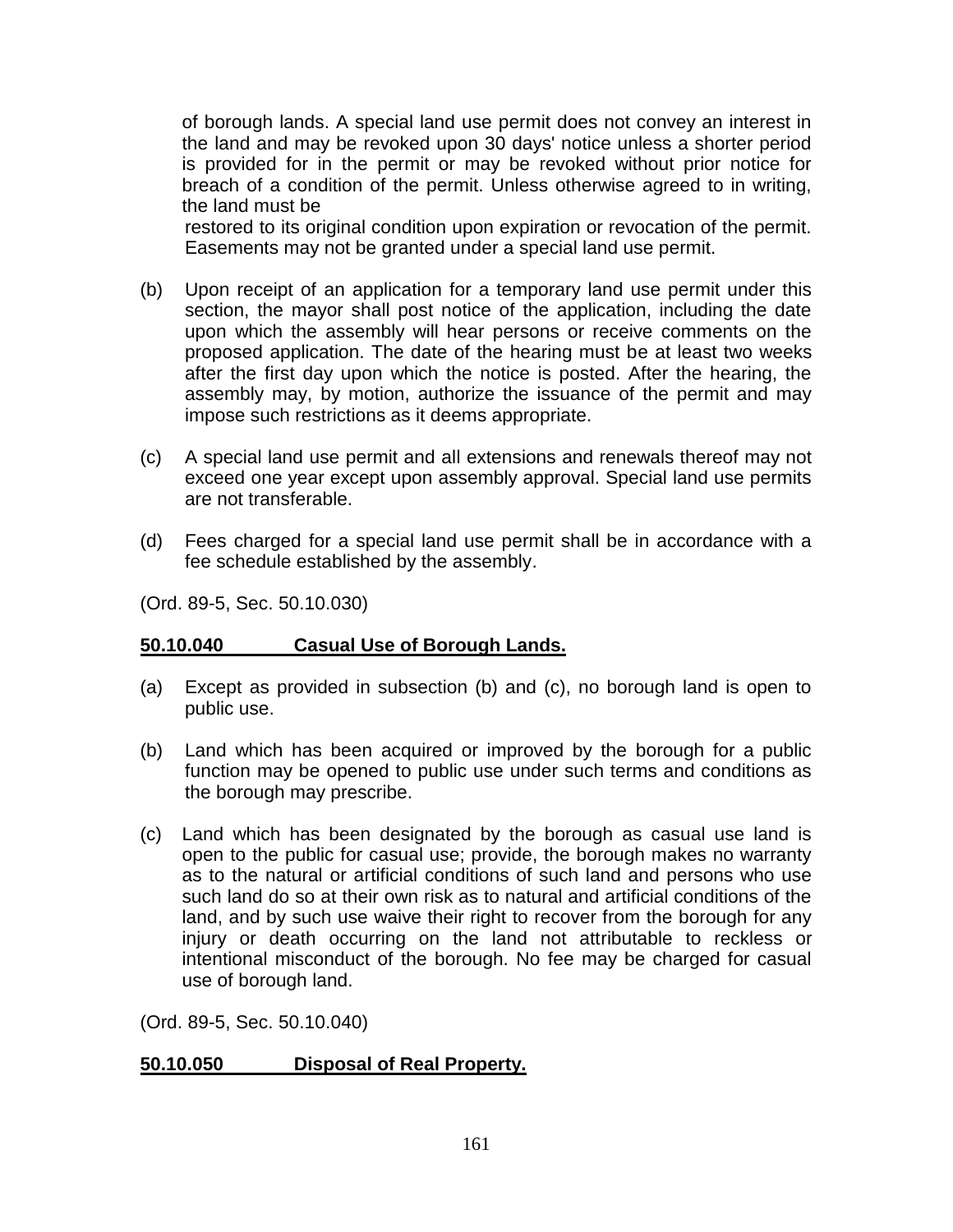- (a) Except for real property acquired or developed for or dedicated or devoted to a governmental purpose, the borough holds all real property in a proprietary capacity as a borough resource. The disposal of all real property not covered by disposal methods under other sections of this chapter may be processed in accordance with this section.
- (b) The disposal must be authorized by ordinance and must contain:
	- (1) a description of the property,
	- (2) a finding and the facts that supports the finding that the property or interest is no longer required for a public purpose if the property or interest is or was used for a governmental purpose,
	- (3) the type of interest to be disposed of if less than a fee interest,
	- (4) conditions and reservations that are to be imposed upon the property,
	- (5) the fair market value of the property,
	- (6) the minimum disposal price of the real property,
	- (7) the method of disposal, including time, place and dates when relevant,
	- (8) special conditions for the disposal, including, when relevant, special qualifications of purchasers and purchase terms, and
	- (9) a finding and the facts supporting the finding of the public benefits to be derived if the disposal is to be for less than market value.

(Ord. 89-5, Sec. 50.10.050)

### **50.10.060 Methods of Disposal.**

Disposal of real property may be by sealed bids, outcry auction, lottery, firstcome, first-served, negotiation, or such other method as the assembly may provide in the resolution authorizing the disposal.

(Ord. 89.5, Sec. 50.10.060)

### **50.10.070 Price for Disposal.**

(a) Unless otherwise provided in the resolution authorizing the disposal, the disposal shall be at not less than the fair market value as determined by a fee appraisal, by the borough's assessor's valuation, or by such reasonable estimates as the mayor or assembly, as appropriate, finds to be reliable or appropriate under the circumstances.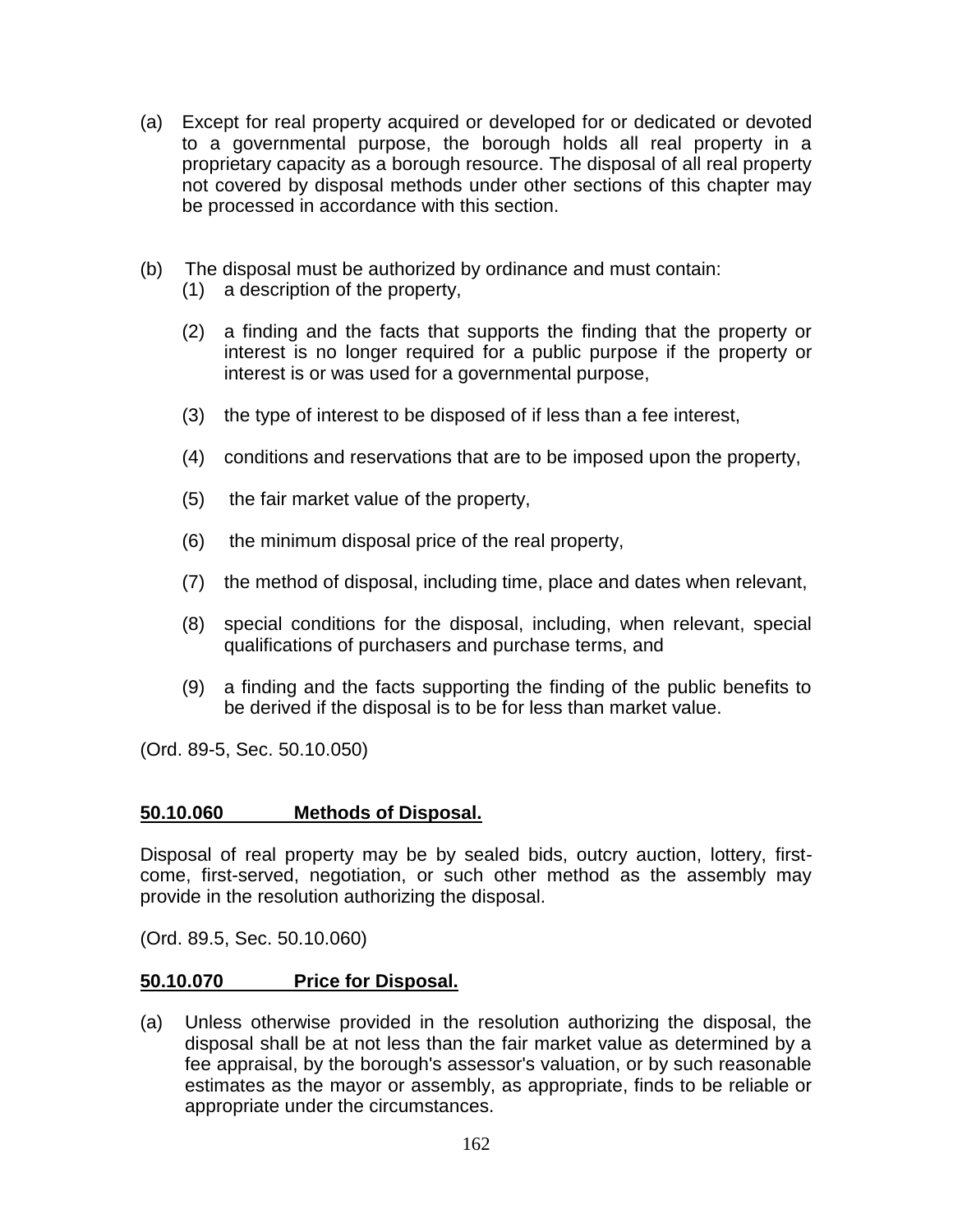- (b) Except for a conveyance to another governmental unit, a disposal for less than fair market value may be made only upon a determination by the assembly that the public benefits to be realized from the disposal equal or exceed the reduction in value of the consideration to be received by the borough. If a disposal at less than market value is to be made to a private entity or person and the reduced price is justified by an identified use, the conveyance document must contain a clause restricting the use of the property to the identified use. The assembly may limit the time during which the use restriction applies. When determined appropriate by the assembly, the conveyance document must also include a clause providing for the reversion to the borough of the real property upon the failure of the real property to be used for the identified use.
- (c) Uses and purposes that may justify a disposal at less than market value include, but are not limited to:
	- (1) use for a governmental or governmental type of service;
	- (2) use for new business or industry:
	- (3) use that promotes economic development;
	- (4) the purpose of increasing the availability of land if the assembly has determined that the land values in an area are inflated because of a scarcity of land in private ownership or that such disposals are necessary to stimulate or reduce the cost of new housing construction; and
	- (5) the purpose of settling boundary or other land disputes.
- (d) A conveyance to the state, the federal government, another local government, or to a governmental agency may be at less than the market value if the assembly, in its sole discretion, determines the conveyance should be authorized. Such conveyances may, but need not, contain restrictions on use, reverter clauses and be for some consideration.

(Ord. 89-5, Sec. 50.10.070)

#### **50.10.080 Conveyances to Native Tribes or Councils.**

No real property may be conveyed to a Native Tribe or Council organized under Section 16 or 17 of the Indian Reorganization Act of 1934 as amended (25 U.S.C.A. 476, 477) unless the tribe or council gives to the borough a waiver of immunity from suit for the purpose of enforcement of the provisions of the conveyance and associated instruments.

(Ord. 89-5, Sec. 50.10.080)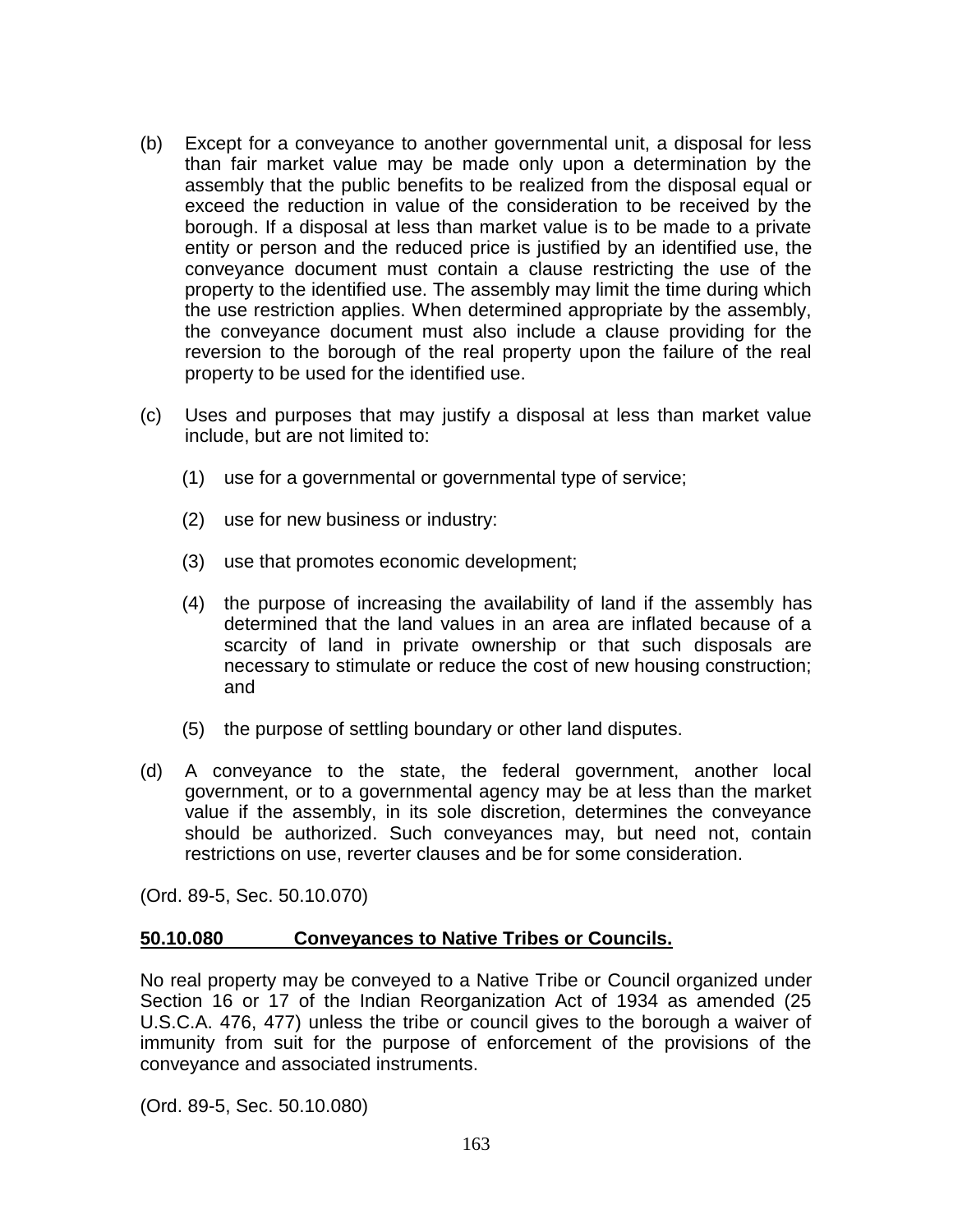## **50.10.090 Form. Fees and Standard Terms.**

- (a) The mayor may establish procedures and forms for the processing of requests, applications and disposals under this chapter.
- (b) The assembly may establish a schedule of fees, including application, use, and rental fees, applicable to application, permits and the use and conveyance of real property under this chapter.
- (c) The assembly may approve standard terms to be included in leases, licenses, permits and other conveyance documents. Upon such approval all conveyances to which the standard terms are applicable shall include such terms unless modified or waived by the assembly or the mayor determines that one or more terms are inappropriate or must be modified or deleted to meet the intent or purpose of the conveyance authorization.

(Ord. 89-5, Sec. 50.10.090)

#### **50.10.100 Definitions.**

The following words have the meanings ascribed in this chapter unless the context clearly indicates a different meaning.

- (1) "Casual use" means the temporary, safe, non-exclusive use of borough land in a manner that does not disturb the surface and includes but is not limited to such uses as hiking, hunting, fishing, short term camping, picnicking, operation of all terrain and similar vehicles and berry picking.
- (2) "Conveyance" means the voluntary transfer of real property from one person or entity to another.
- (3) "Fair market value" means the price a property would bring in a sale between a willing buyer and a willing seller, both being fully informed as to all relevant conditions of the property when the property has been exposed for sale for a reasonable period of time.
- (4) "Hazardous or obnoxious use" means a use involving a danger or a risk of damage to property or injury to persons or a use the ordinary person would find offensive.
- (5) "Mayor" means the mayor the Aleutians East Borough or a person designated by the mayor for the purpose of discharging any duty or right of the mayor under this chapter.
- (6) "Posting" means the posting in each community within the borough at a place where public notices are posted, a notice of the action proposed,